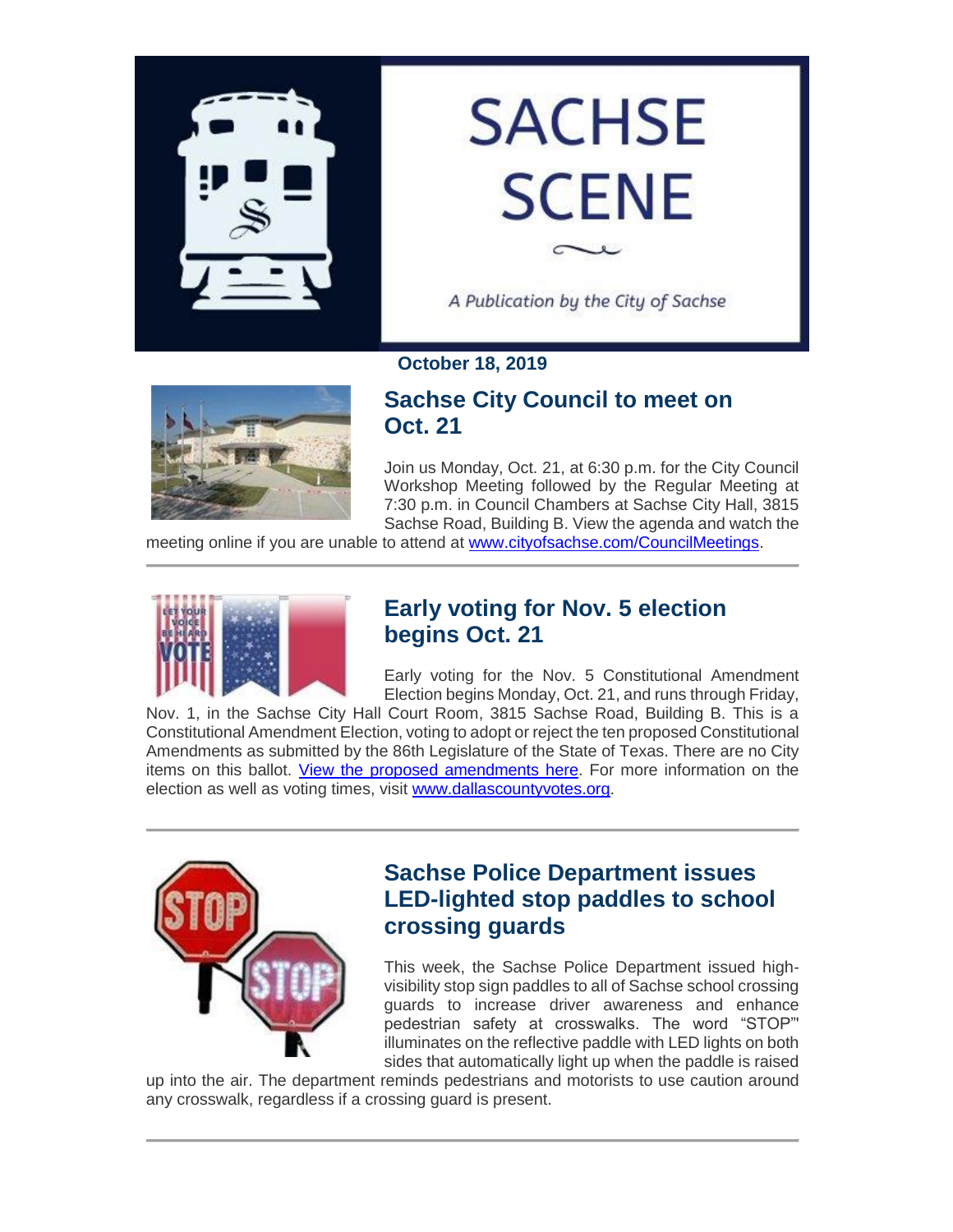

patience is greatly appreciated.

# **Glider at Firefighters Park removed temporarily for repairs**

Please be advised, a glider at Firefighers Park, 2841 5th Street, has been damaged and temporarily removed by the Parks and Recreation Department. The glider will be repaired and re-installed by the end of next week. Your



# **5th annual First Responder Cookout receives tremendous support from the Sachse community**

Thank you to all the volunteers and local businesses that assisted with the 5th annual First Responder Cookout at

Charles W. Smith & Sons Funeral Home on Oct. 15. A special thank you also goes out to the students at Cox Elementary School for drawing and coloring appreciation cards for all the City's first responders. It was wonderful to see so many come out to show their appreciation to those that serve and protect our community every day.



# **Sachtoberfest at Backyard on 5th to be held on Oct. 25**

A special end-of-season Backyard on the 5th will be held on Friday, Oct. 25, from 5 - 10 p.m., as we celebrate Sachtoberfest. Enjoy the crisp fall air and the music of John Tipton. The food truck lineup for Sachtoberfest includes Cousin's Lobster, Wuden

Chopsticks, Guava Tree, Chilito Pikin and more. The event will also feature Gonzos Rolling Arcade, a bounce house, and market vendors.



# **City begins month-long recycling campaign**

This week marks the beginning of our month-long citywide campaign to encourage recycling. Recycling is the easiest thing we can all do to improve our community, conserve

natural resources, and create green jobs. You might even get caught "Green Handed" as Parks and Recreation staff will be handing out prizes to individuals found recycling in our parks and City facilities. Visit [www.cityofsachse.com/AmericaRecycles](https://gcc02.safelinks.protection.outlook.com/?url=http%3A%2F%2Fwww.cityofsachse.com%2FAmericaRecycles&data=02%7C01%7Cjwhitworth%40cityofsachse.com%7C18635f972a6443500cd208d75414bfc4%7C2a2b11936d0c45a9ae5a7c6641125792%7C0%7C0%7C637070320404809153&sdata=9IVg%2BJL8vsnzYmOhLuEDXAGbFI%2BjsggPWp%2BdzKXU918%3D&reserved=0) for more information and join the City's Facebook page at [www.facebook.com/CityofSachse](https://gcc02.safelinks.protection.outlook.com/?url=http%3A%2F%2Fwww.facebook.com%2FCityofSachse&data=02%7C01%7Cjwhitworth%40cityofsachse.com%7C18635f972a6443500cd208d75414bfc4%7C2a2b11936d0c45a9ae5a7c6641125792%7C0%7C0%7C637070320404809153&sdata=3I3VvMKUCOezclGDgx0V1CY0H0ILLGPYarsDQ%2Bldaak%3D&reserved=0) for useful tips.